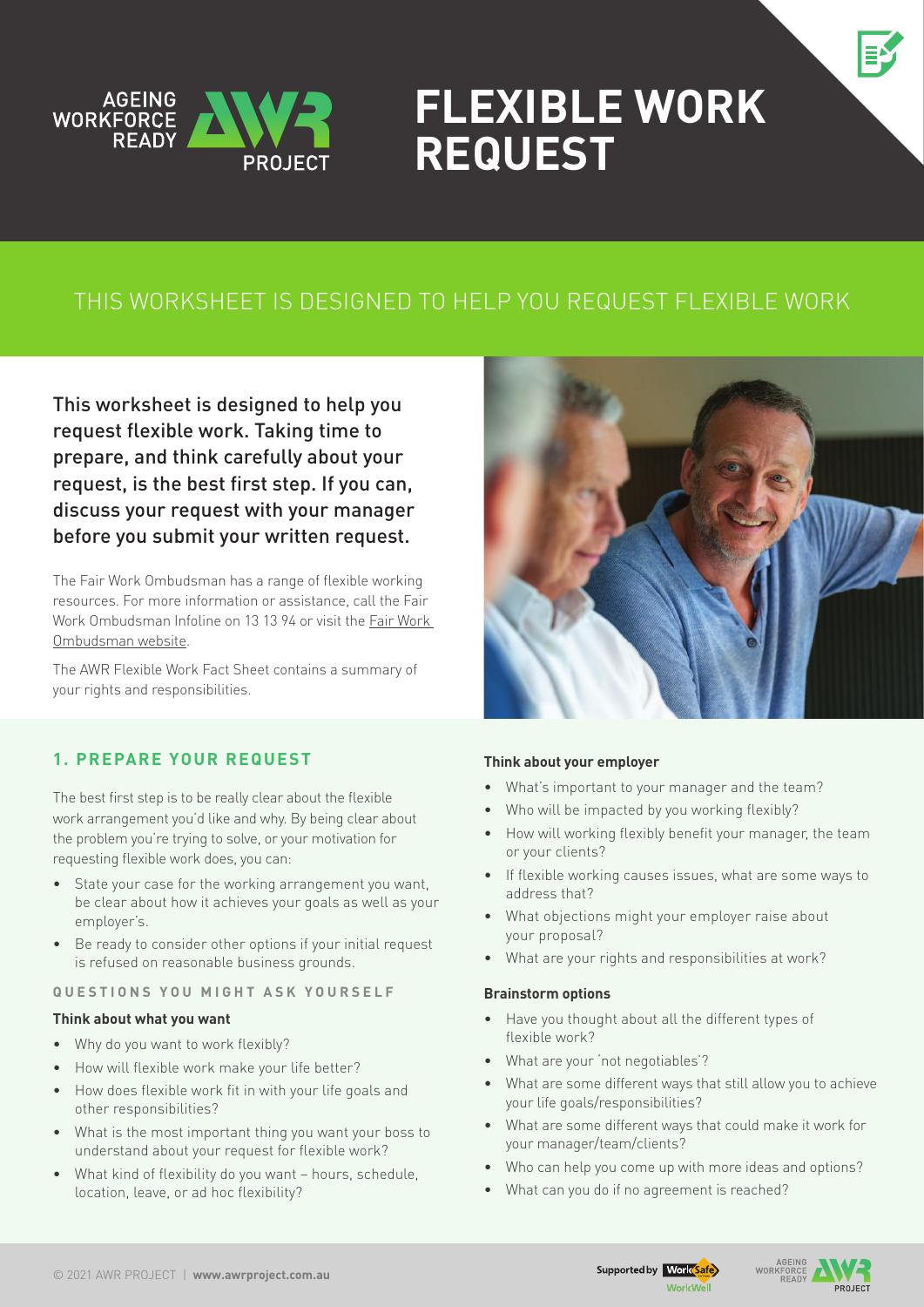#### **2. Discuss with your manager**

The best flexible work arrangements start with a conversation between the manager and employee.

It can be difficult to work up the courage to ask for flexible working arrangements for a host of reasons. Perhaps we're worried it will be seen as a lack of commitment, or perhaps we're just not used to asking for things that benefit us.

**HERE ARE SOME TIPS ON HOW TO RAISE f l e x i b l e w o r k w i t h y o u r m a n a g e r :**

#### **Give your manager a heads-up**

When you ask your manager about setting up a meeting, ensure you tell them what you would like to talk about so that they can warm up to the idea. 

#### **Be clear about what you're requesting**

Generate a plan of what your working week will look like and how your job will continue to be performed before taking it to your manager. Bring along a 'cheat sheet' with the notes you made to prepare. 

#### **Address potential concerns**

Raise issues that might hold your manager back from granting your request and be proactive in suggesting solutions.

#### **Stay curious and confident**

Go into the conversation with an open mind and listen carefully to your manager's response. Ask questions to better understand their perspective and be confident in putting forward your thoughts and ideas.

#### **Be mindful of rights and responsibilities**

Explain how this arrangement fits in with your employment responsibilities, and how it may even create additional benefits. At the same time, carefully consider whether your rights are being respected and that any objections are based on 'reasonable business grounds'.

#### **Suggest a trial run**

Consider framing your flexible arrangement as a pilot program. You may propose trying it out for three months and then take time to reassess. Decide with your manager how you will measure how things are working.



## **Remember**

**Don't jut copy your colleagues' flexible work**—you may be inspired by your colleague's arrangements; however, your job and family circumstances probably differ to theirs. Think about your needs and the how flexible work could help you.

**You have a right to request flexible work**—and your employer must provide reasonable business grounds for refusal. This isn't simply a 'perk', so it is best to approach flexible work as a business negotiation. 

#### **Expect a transition period as you start flexible work**—even when your request has been accepted, it can be tricky getting used to a new work schedule. Don't give up, talk with family and colleagues about how it's going, and give yourself time to learn how you work best.